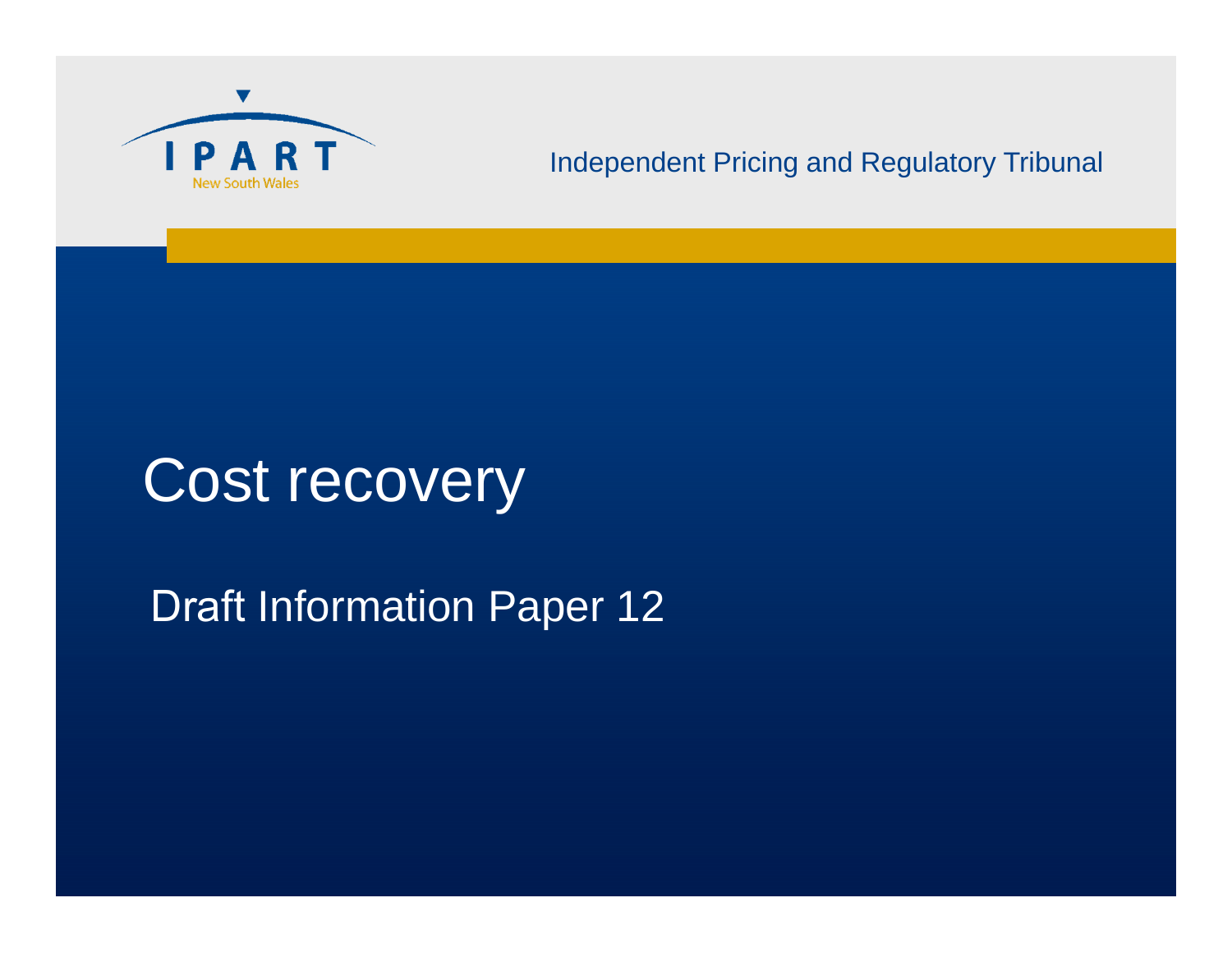## Introduction and key findings

In line with our legislative requirements and assessment criteria for this review, we considered the cost of providing public transport services, the need for greater efficiency in the supply of these services, and the objective to increase (or at least maintain) fare revenues or cost recovery. We found across all models:

- $\blacktriangledown$  The forecast cost of providing public transport in 2015-16 is \$5.5 billion, and this cost is forecast to increase to \$6.4 billion in 2018-19 (the last year of the determination period). The efficient cost is less – \$4.8 billion in 2015-16, rising to \$5.6 billion in 2018-19.
- $\blacktriangledown$  Fare revenue recovered 20.8% of the forecast cost in 2015/16, and 23.8% of the efficient cost.
- $\blacktriangledown$  Under our draft determination, cost recovery will be largely the same – increasing slightly from 22.0% to 23.1% over the determination period.
- $\blacktriangledown$  If fares remain the same (other than for CPI increases), cost recovery would be 1.1% lower by the end of the determination period.

The following slides provide an overview of our cost recovery approach and calculations, then detail the inputs we used to determine forecast efficient cost of providing public transport services over the determination period.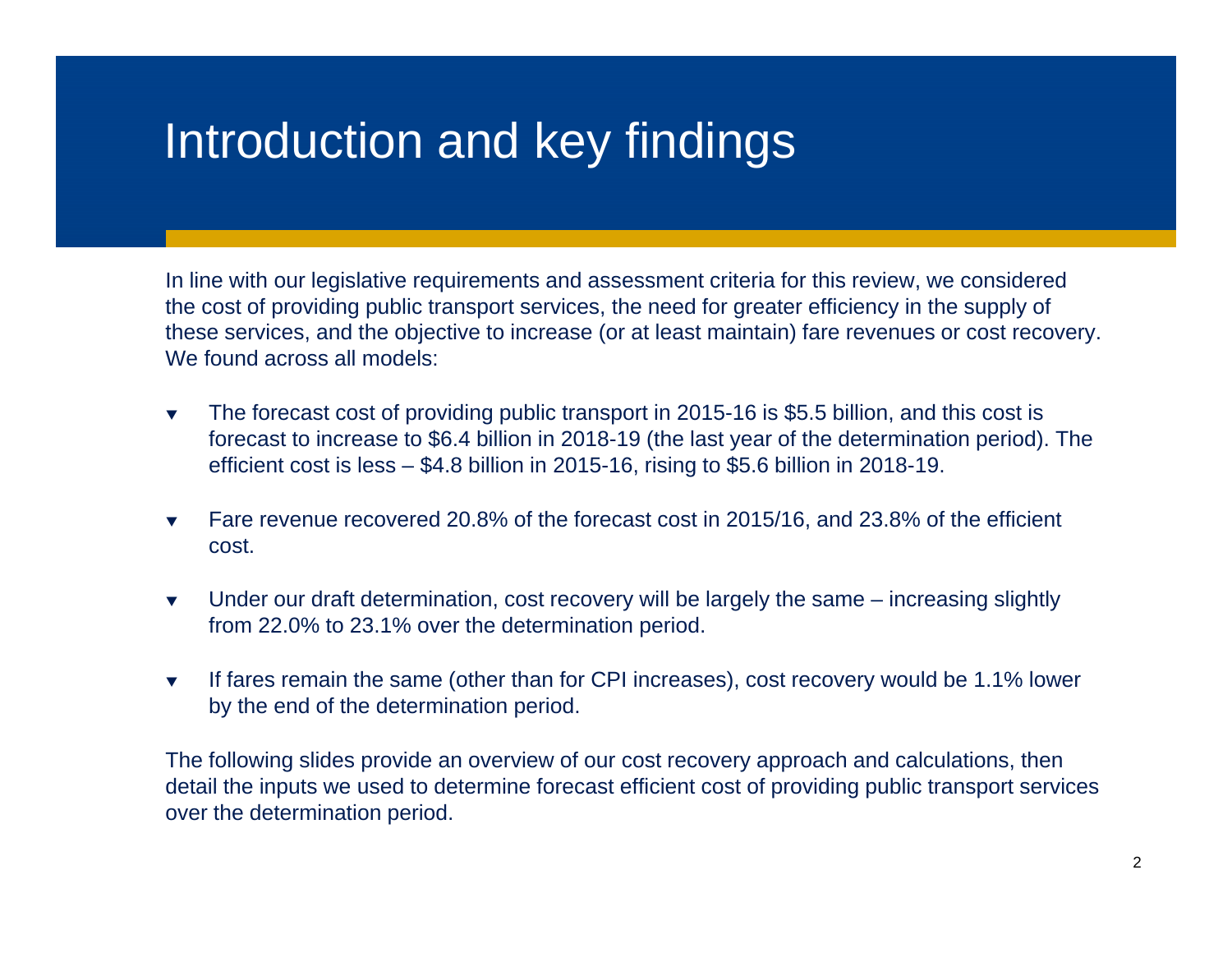# Approach for calculating costs and cost recovery

- $\blacktriangledown$  We calculated forecast costs in 2015-16 to 2018-19 for each mode using a building block model, consistent with our standard approach:
	- ▼ We used TfNSW's forecast operating or contract costs, disposals, indexation, plus return on and of capital, and allowance for tax calculated in accordance with our standard method.
- $\blacktriangledown$ We engaged CIE to review the efficiency of operating costs for all modes. We accepted its findings that inefficiency adds around \$859 million (\$2014-15) to costs between 2014-15 and 2018-19. We determined forecast efficient operating costs based on a transition path to CIE's recommended efficient operating costs in 2018-19.
- $\blacktriangledown$  We did not review the efficiency of capital expenditure, as we consider decisions about capital expenditure are a matter of Government policy. We know they are based on the business case at a point in time. Procurement of works is subject to the NSW Government Procurement Policy Framework 2015.
- $\blacktriangledown$ We calculated fare revenue by multiplying patronage by ticket prices or notional price equivalent (in the case of multi-mode tickets).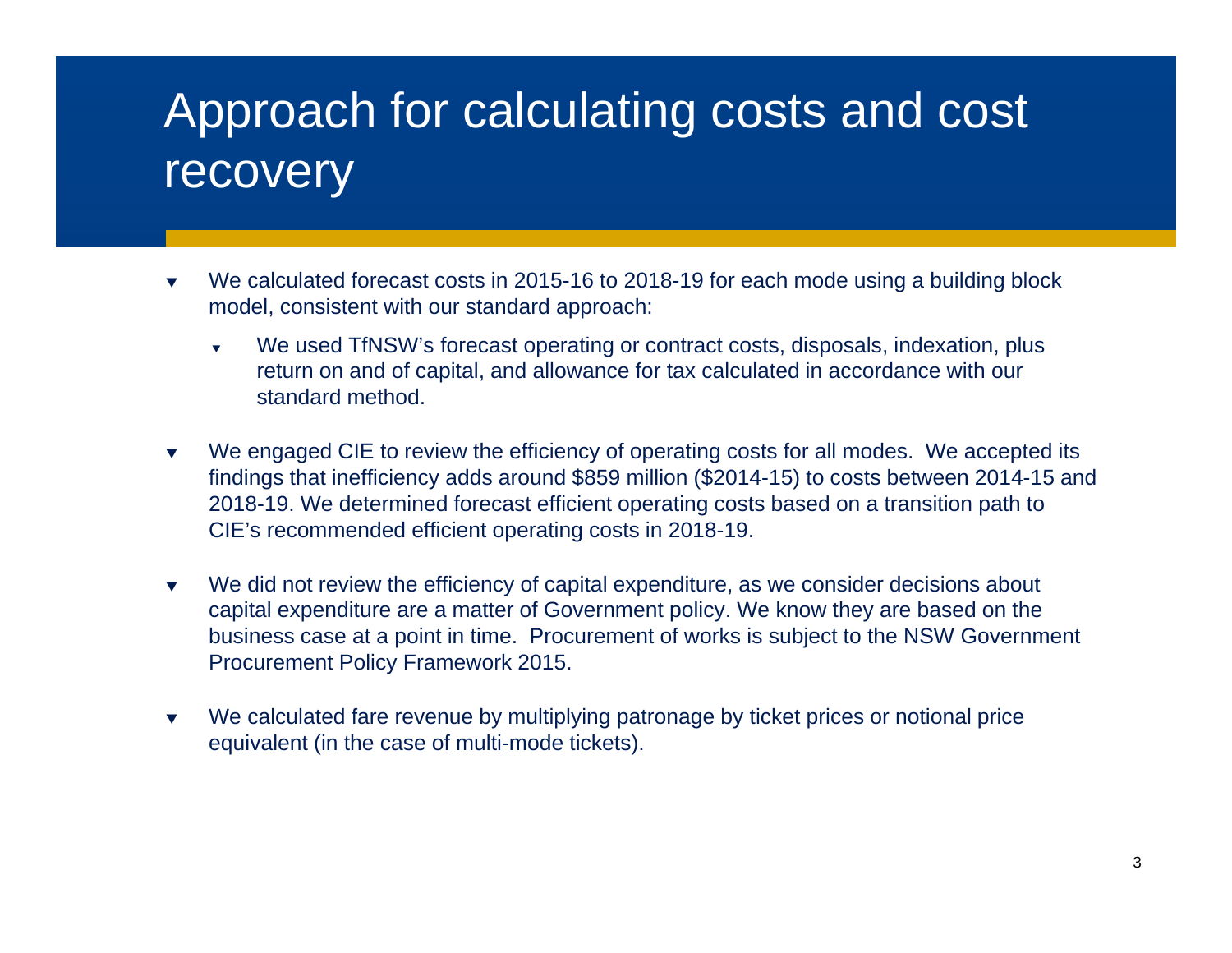## Currently, fare revenue recovers 20.8% of the actual costs of providing public transport

#### **Forecast costs, fare revenue and cost recovery, 2015-16 (\$m, \$2015-16)**

|                     | <b>Sydney</b><br><b>Trains &amp;</b><br><b>NSW</b><br><b>Trains</b> | <b>All metro</b><br>and outer<br>metro<br>buses | <b>Ferries</b> | Light rail | Total/<br>Weighted<br>average |
|---------------------|---------------------------------------------------------------------|-------------------------------------------------|----------------|------------|-------------------------------|
| <b>Actual costs</b> | 3,824.1                                                             | 1,512.0                                         | 146.8          | 45.7       | 5,528.6                       |
| Fare revenue        | 712.3                                                               | 362.5                                           | 45.5           | 12.1       | 1,132.3                       |
| Cost recovery (%)   | 19.1%                                                               | 24.1%                                           | 31.3%          | 26.7%      | 20.8%                         |

- $\blacktriangledown$  Actual costs are net of other revenue earned for commercial activities such as advertising and charter services
- $\blacktriangledown$ Revenue is actual farebox and does not include notional CSOs for concession and free trips
- $\blacktriangledown$  Revenue for multi-mode tickets is allocated to each mode on the basis of the estimated number of trips taken on that mode per ticket, rather than the organisation from which the ticket was purchased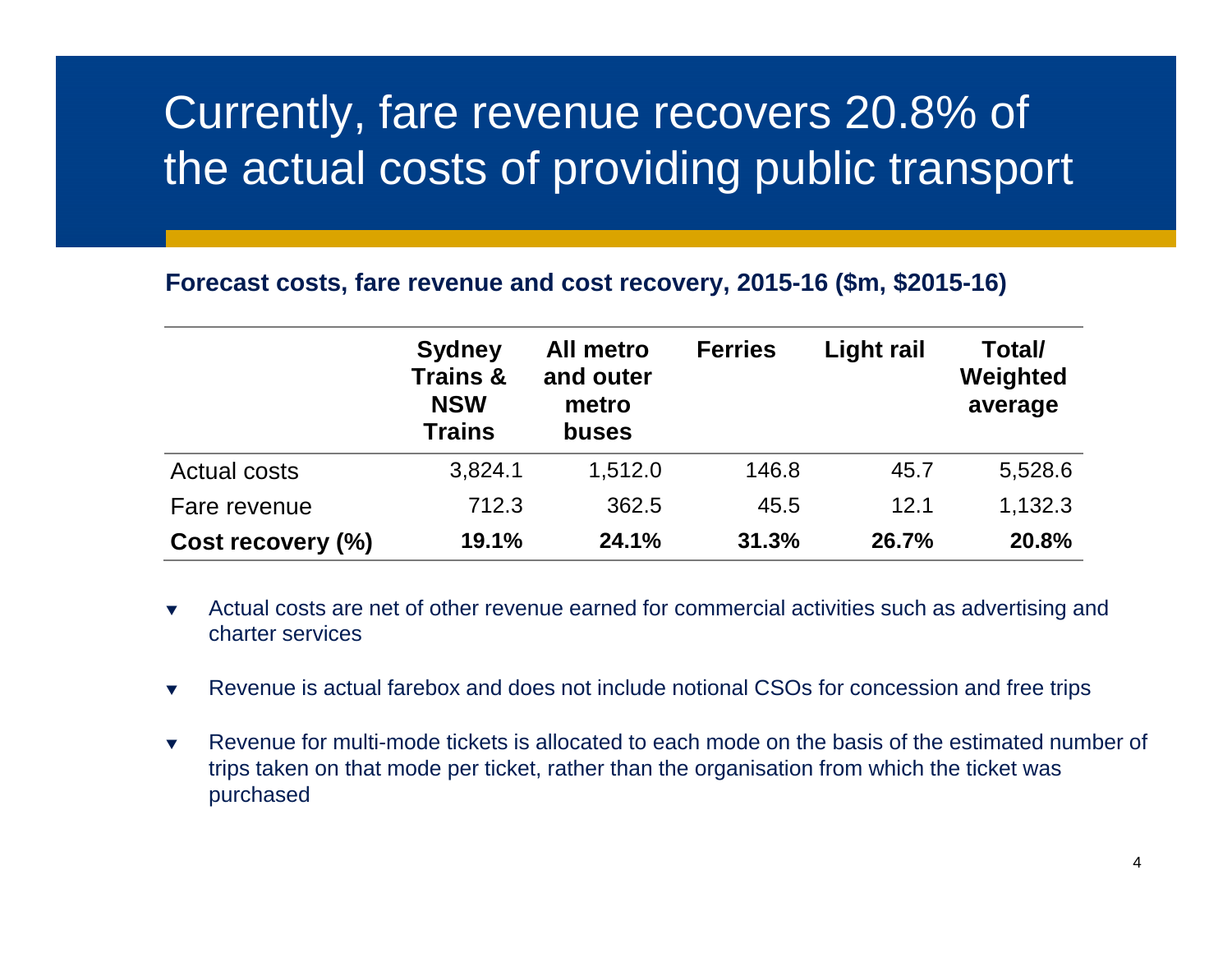## When inefficient costs are removed, current cost recovery is 23.8%

#### **Efficient costs, actual fare revenue and cost recovery, 2015-16 (\$m, \$2015-16)**

|                        | <b>Sydney</b><br><b>Trains &amp;</b><br><b>NSW</b><br><b>Trains</b> | <b>All metro</b><br>and outer<br>metro<br>buses | <b>Ferries</b> | Light rail | Total/<br>Weighted<br>average |
|------------------------|---------------------------------------------------------------------|-------------------------------------------------|----------------|------------|-------------------------------|
| <b>Efficient costs</b> | 3,396.2                                                             | 1,256.3                                         | 140.6          | 45.7       | 4,838.8                       |
| Fare revenue           | 728.8                                                               | 363.8                                           | 45.9           | 12.2       | 1,150.7                       |
| Cost recovery (%)      | 21.5%                                                               | 29.0%                                           | 32.6%          | 26.7%      | 23.8%                         |

 $\blacktriangledown$ These costs reflect CIE's recommended efficiency savings.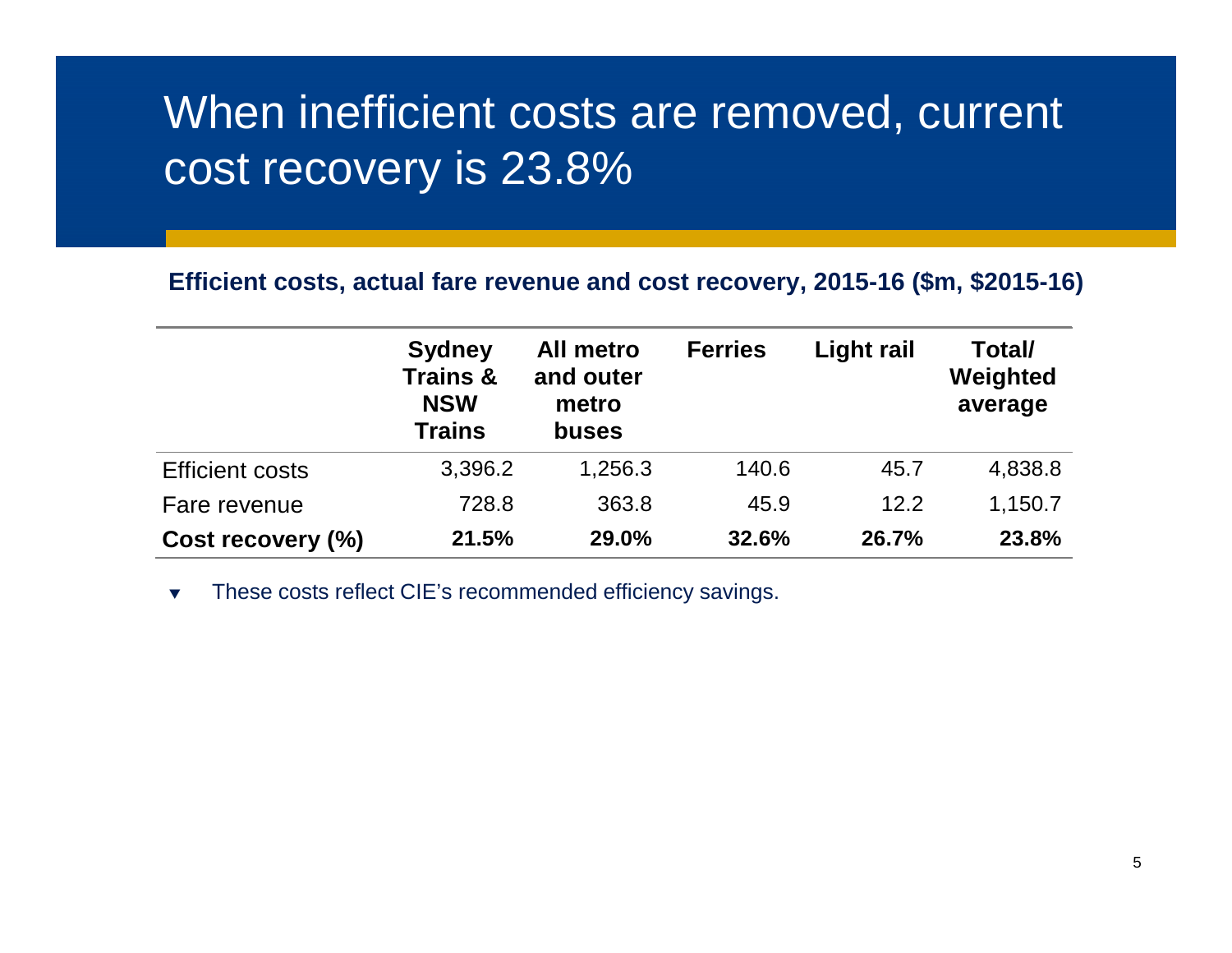## Under our Draft Determination, forecast efficient cost recovery is around 22.6%

#### **Net efficient costs recovered through draft fares (%)**

| <b>Mode</b>             | 2016-17 | 2017-18 | 2018-19 | Weighted<br>average |
|-------------------------|---------|---------|---------|---------------------|
| Rail                    | 19.3%   | 19.7%   | 20.3%   | 19.8%               |
| <b>Bus</b>              | 28.7%   | 29.7%   | 29.6%   | 29.3%               |
| <b>Ferry</b>            | 32.7%   | 32.2%   | 34.0%   | 32.9%               |
| Light rail              | 25.1%   | 27.2%   | 35.4%   | 31.5%               |
| <b>Weighted average</b> | 22.0%   | 22.5%   | 23.1%   | 22.6%               |

 $\blacktriangledown$  These figures include the effects of anticipated changes in demand in response to changes in prices. Without demand changes, cost recovery would be 0.5% higher.

- $\blacktriangledown$ Average cost recovery would be around 2.8% lower if there was no change to existing fares.
- $\blacktriangledown$  Cost recovery declines slightly at the start of the determination period because:
	- $\overline{\mathbf{v}}$ the costs of building the South-West rail link are rolled into the asset base in 2014-15
	- $\overline{\mathbf{v}}$  the weighted average cost of capital used to calculate the regulated return on capital for rail has increased from 4.4% in the last determination to 5.5%.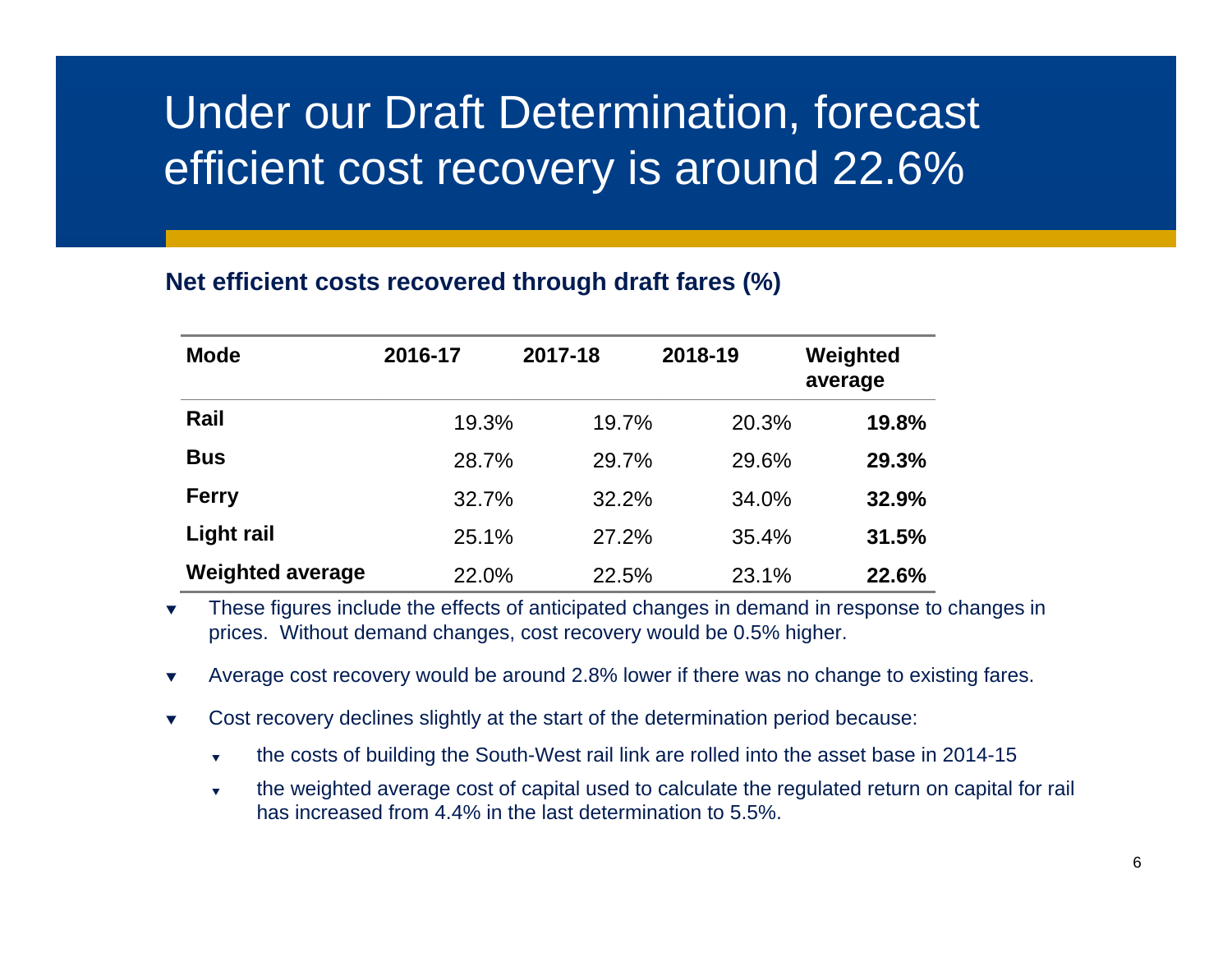### Rail – forecast operating costs

### **Forecast operating costs, total and efficient (\$m 2015-16)**

|                              | 2015-16 | 2016-17 | 2017-18 | 2018-19 |
|------------------------------|---------|---------|---------|---------|
| <b>Sydney Trains and NSW</b> |         |         |         |         |
| <b>Trains</b>                | 2,187.5 | 2,218.2 | 2,244.0 | 2,311.7 |
| <b>TfNSW opex</b>            | 238.7   | 222.2   | 209.0   | 205.0   |
| <b>Total opex</b>            | 2,426.1 | 2,440.4 | 2,453.0 | 2,516.7 |
| <b>Total efficient opex</b>  | 1,997.6 | 1,997.5 | 1,997.5 | 1,997.6 |

 $\blacktriangledown$ Efficient operating costs assume:

- $\overline{\mathbf{v}}$ a transition to -21.6% below 2018-19 forecasts for Sydney Trains and NSW Trains costs
- $\overline{\mathbf{v}}$ a transition to a lower 'steady state' expenditure in TfNSW's ticketing costs.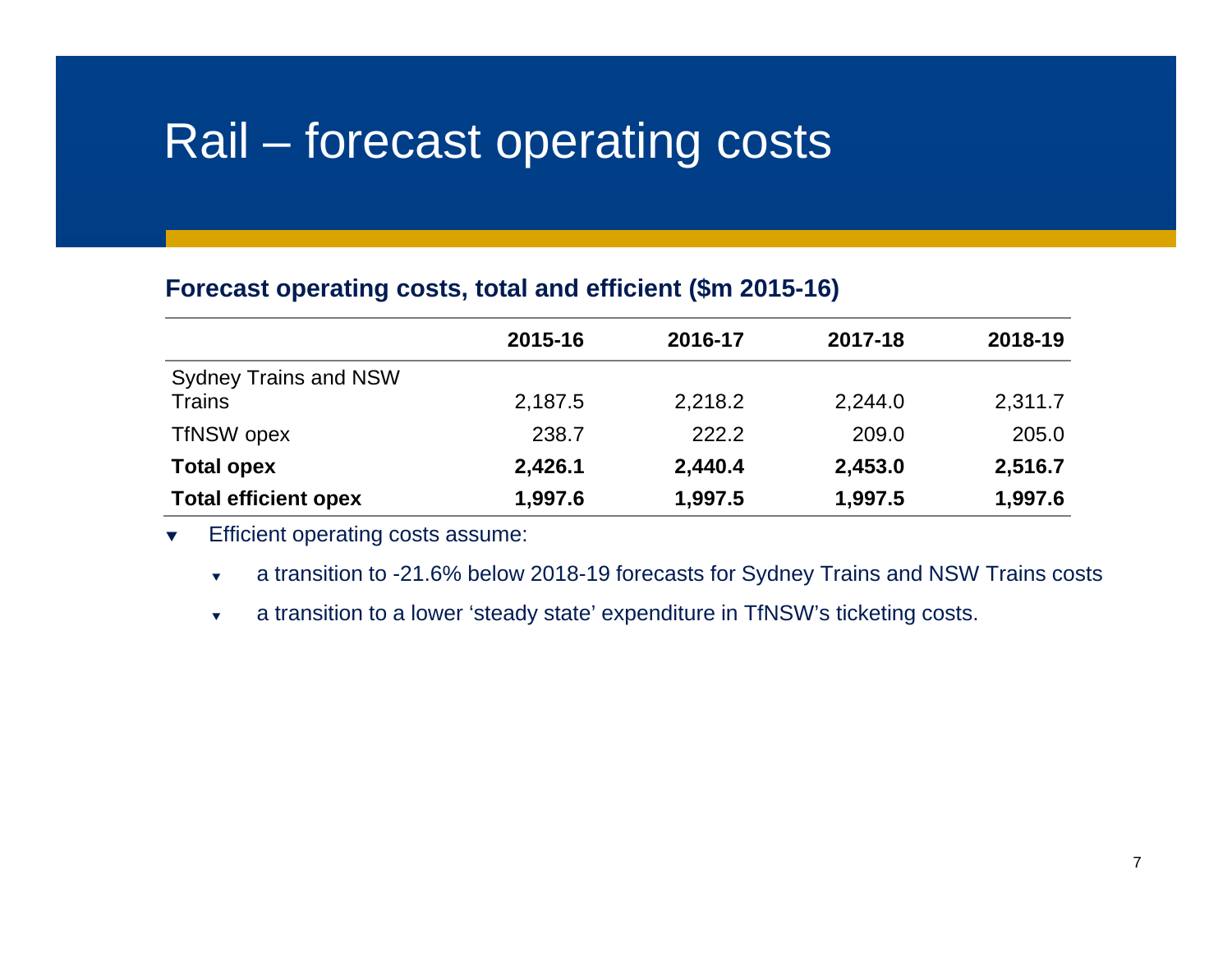## Rail – RAB used to determine return on assets and depreciation allowances

#### **Sydney Trains and NSW Trains RAB roll forward to 30 June 2019 (\$m, 2015-16)**

|                        | Historic (\$m, nominal) |          |          | Forecast (\$m, 2015-16) |          |          |          |
|------------------------|-------------------------|----------|----------|-------------------------|----------|----------|----------|
|                        | 2012-13                 | 2013-14  | 2014-15  | 2015-16                 | 2016-17  | 2017-18  | 2018-19  |
| <b>Opening balance</b> | 12,486.9                | 14,824.3 | 17,523.7 | 19,346.9                | 20,119.7 | 20,345.9 | 24,108.6 |
| Capex                  | 2,423.9                 | 2,918.3  | 2,080.0  | 1,510.3                 | 1,008.7  | 4,593.2  | 2,467.1  |
| <b>Disposals</b>       |                         | 1.5      | 12.3     | ٠                       |          |          |          |
| Depreciation           | 468.6                   | 564.7    | 665.3    | 737.5                   | 782.5    | 830.5    | 885.3    |
| Indexation             | 383.5                   | 358.1    | 408.4    | ٠                       |          |          |          |
| <b>Closing balance</b> | 14,824.3                | 17,523.7 | 19,346.9 | 20,119.7                | 20,345.9 | 24,108.6 | 25,690.4 |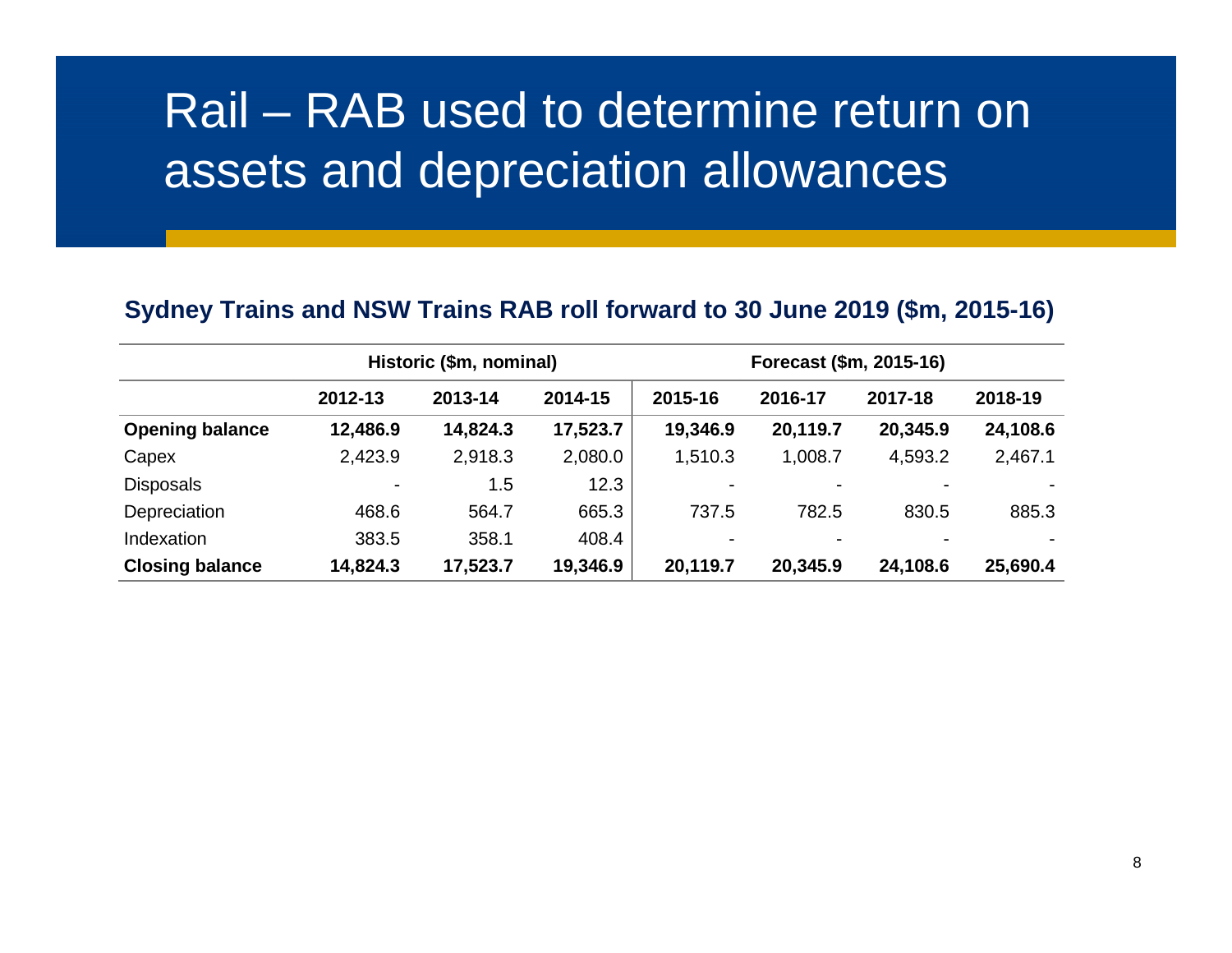# Rail – asset lives used to determine depreciation allowance

### **Expected economic and remaining lives of assets (years)**

|                                                      | <b>Remaining life</b> | <b>Expected life</b> |
|------------------------------------------------------|-----------------------|----------------------|
| Initial Capital Base (ICB)                           | 19.1                  | n/a                  |
| <b>Total projects</b>                                | 94.2                  | 100.0                |
| TfNSW minor works and                                |                       |                      |
| other                                                | 37.7                  | 40.0                 |
| Plant and equipment                                  | 6.1                   | 10.0                 |
| <b>Buildings</b>                                     | 49.5                  | 54.0                 |
| Rolling stock                                        | 31.4                  | 35.0                 |
| <b>Infrastructure</b>                                | 33.2                  | 38.0                 |
| Enterprise asset<br>management (EAM)                 | 9.2                   | 10.0                 |
| <b>TfNSW and RMS short-</b><br>lived (IT, ticketing) | 8.5                   | 10.0                 |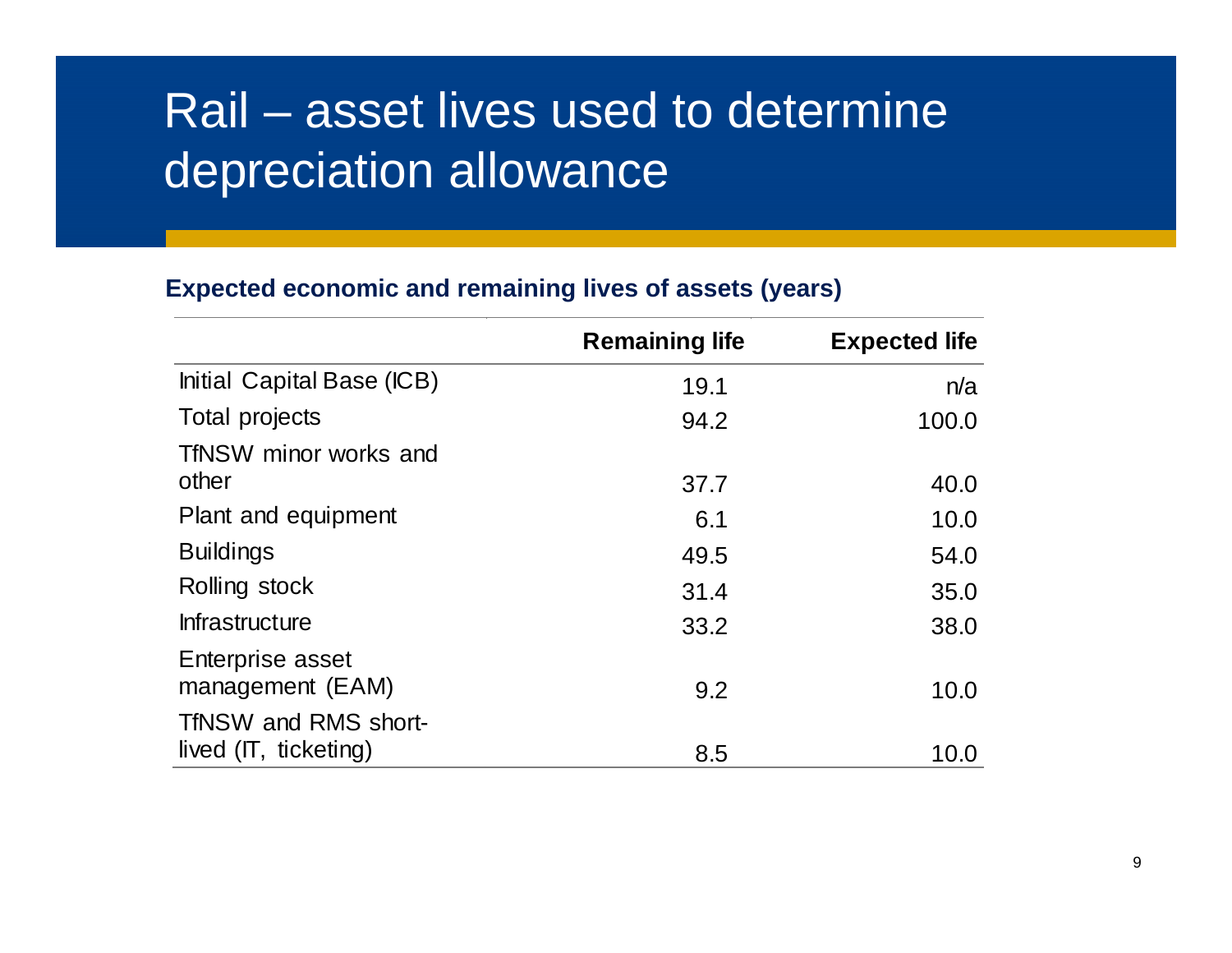### Bus – forecast operating costs

#### **STA and other bus regions forecast operating costs, total and efficient (\$m, 2015-16)**

|                                | 2015-16 | 2016-17 | 2017-18 | 2018-19 |
|--------------------------------|---------|---------|---------|---------|
| <b>STA</b>                     | 626.2   | 626.4   | 626.9   | 631.7   |
| Other metro and outer<br>metro | 681.7   | 690.1   | 692.3   | 694.2   |
| <b>TfNSW and RMS opex</b>      | 122.3   | 112.7   | 105.1   | 103.3   |
| <b>Total opex</b>              | 1,430.3 | 1,429.2 | 1,424.3 | 1,429.2 |
| <b>Total efficient opex</b>    | 1,174.1 | 1,188.8 | 1,200.3 | 1,182.3 |

 $\blacktriangledown$  Efficient operating costs assumes a transition to -19.8% below 2018-19 forecasts for STA and -9.8% below 2018-19 forecasts for outer metro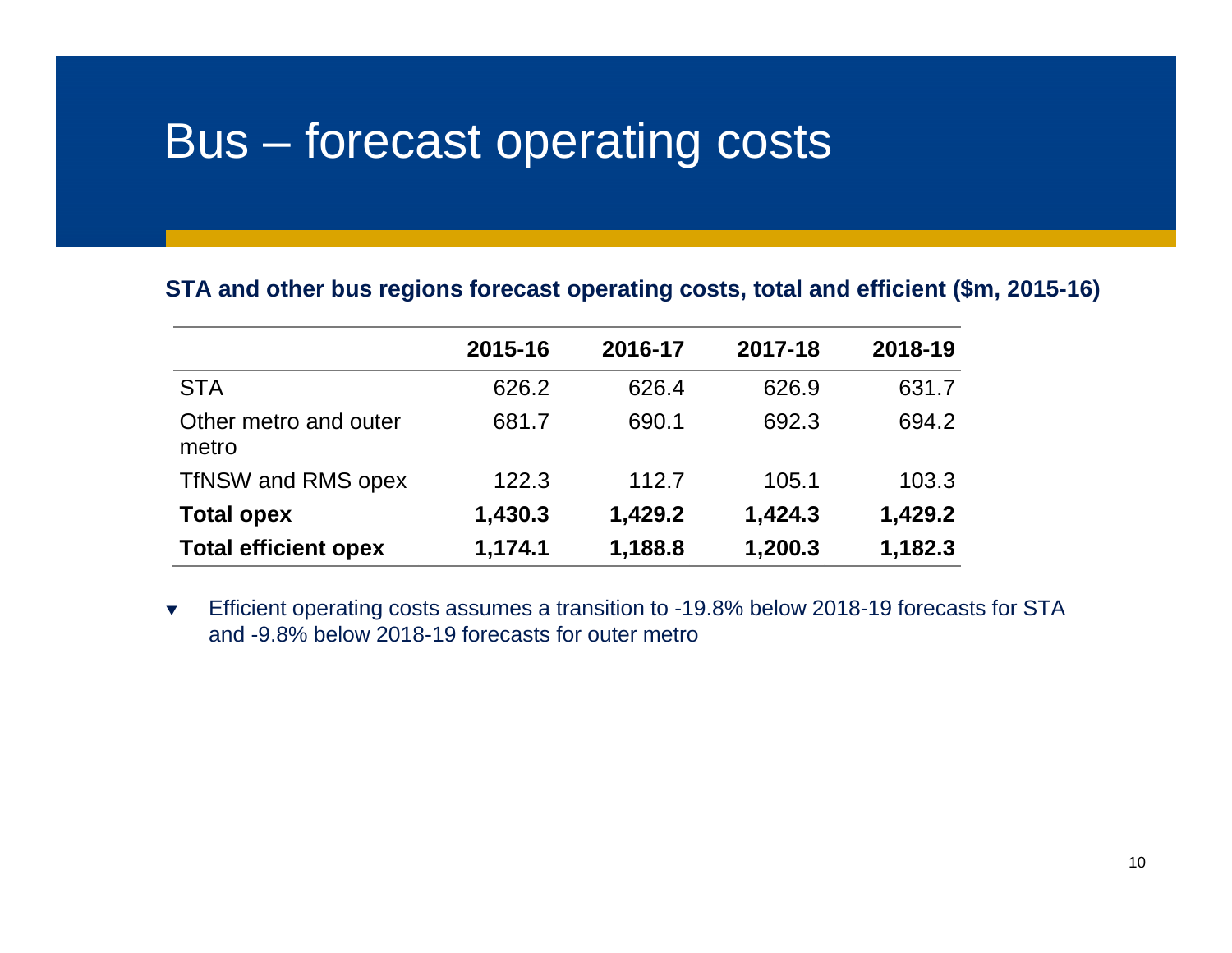## Bus – RAB used to determine return on assets and depreciation allowances

#### **STA RAB roll forward to 30 June 2019 (\$m, 2015-16)**

|                        | 2013-14<br>(nominal) | 2014-15<br>(nominal) | 2015-16 | 2016-17        | 2017-18                  | 2018-19 |
|------------------------|----------------------|----------------------|---------|----------------|--------------------------|---------|
| <b>Opening balance</b> | 220.4                | 465.9                | 602.8   | 696.0          | 711.1                    | 715.0   |
| Capex                  | 251.2                | 152.0                | 114.1   | 55.4           | 47.0                     | 39.0    |
| <b>Disposals</b>       |                      | ۰                    |         |                | $\overline{\phantom{0}}$ |         |
| Depreciation           | 15.5                 | 27.0                 | 35.4    | 40.3           | 43.1                     | 45.4    |
| Indexation             | 9.7                  | 11.9                 | 14.5    | $\blacksquare$ | ۰                        |         |
| <b>Closing balance</b> | 465.9                | 602.8                | 696.0   | 711.1          | 715.0                    | 708.6   |

#### **Metro and outer metro bus regions RAB roll forward to 30 June 2019 (\$m, 2015-16)**

|                        | 2014-15<br>(nominal) | 2015-16 | 2016-17        | 2017-18                  | 2018-19 |
|------------------------|----------------------|---------|----------------|--------------------------|---------|
| <b>Opening balance</b> | 68.0                 | 103.9   | 161.8          | 204.0                    | 238.0   |
| Capex                  | 39.3                 | 61.7    | 51.4           | 45.6                     | 43.4    |
| <b>Disposals</b>       | -                    | -       |                | $\overline{\phantom{a}}$ |         |
| Depreciation           | 5.3                  | 6.8     | 9.2            | 11.5                     | 13.8    |
| Indexation             | 1.9                  | 3.0     | $\blacksquare$ | $\sim$                   |         |
| <b>Closing balance</b> | 103.9                | 161.8   | 204.0          | 238.0                    | 267.7   |

11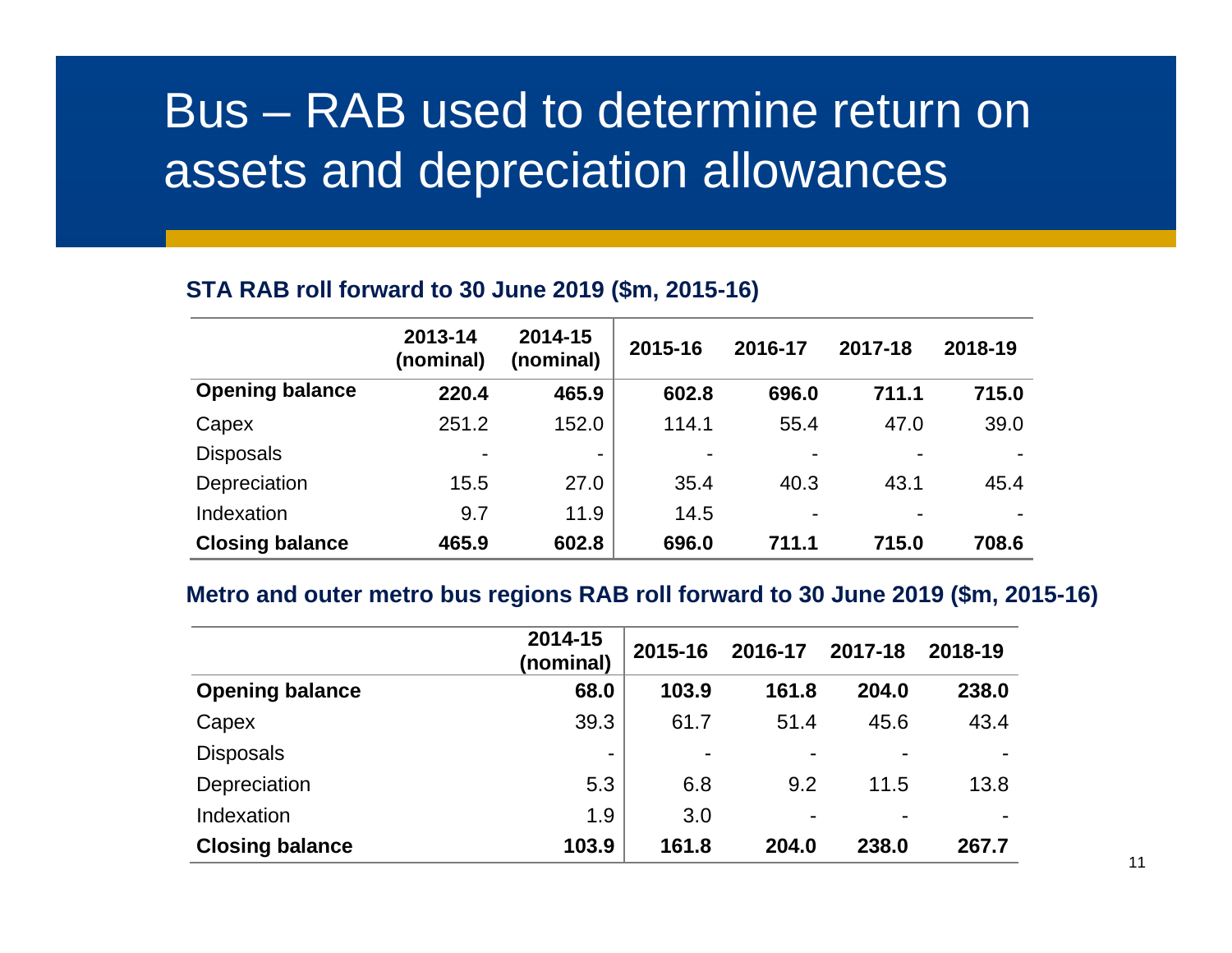## Bus – asset lives used to determine depreciation allowance

### **Expected economic and remaining lives of bus assets (years)**

|                                                  | <b>Remaining life</b> | <b>Expected life</b> |
|--------------------------------------------------|-----------------------|----------------------|
| Buildings & improvements                         | na                    | 22.0                 |
| Bus depots & other works                         | 37.9                  | 40.0                 |
| RMS bus priority measures                        | 15.8                  | 20.0                 |
| Growth buses funded by TfNSW                     | 17.0                  | 18.0                 |
| Inner West busway                                | 70.0                  | 75.0                 |
| TfNSW other projects and minor<br>works          | 38.1                  | 40.0                 |
| Other non-current                                | na                    | 11.6                 |
| TfNSW Ticketing, IT & customer<br>experience etc | 8.3                   | 10.0                 |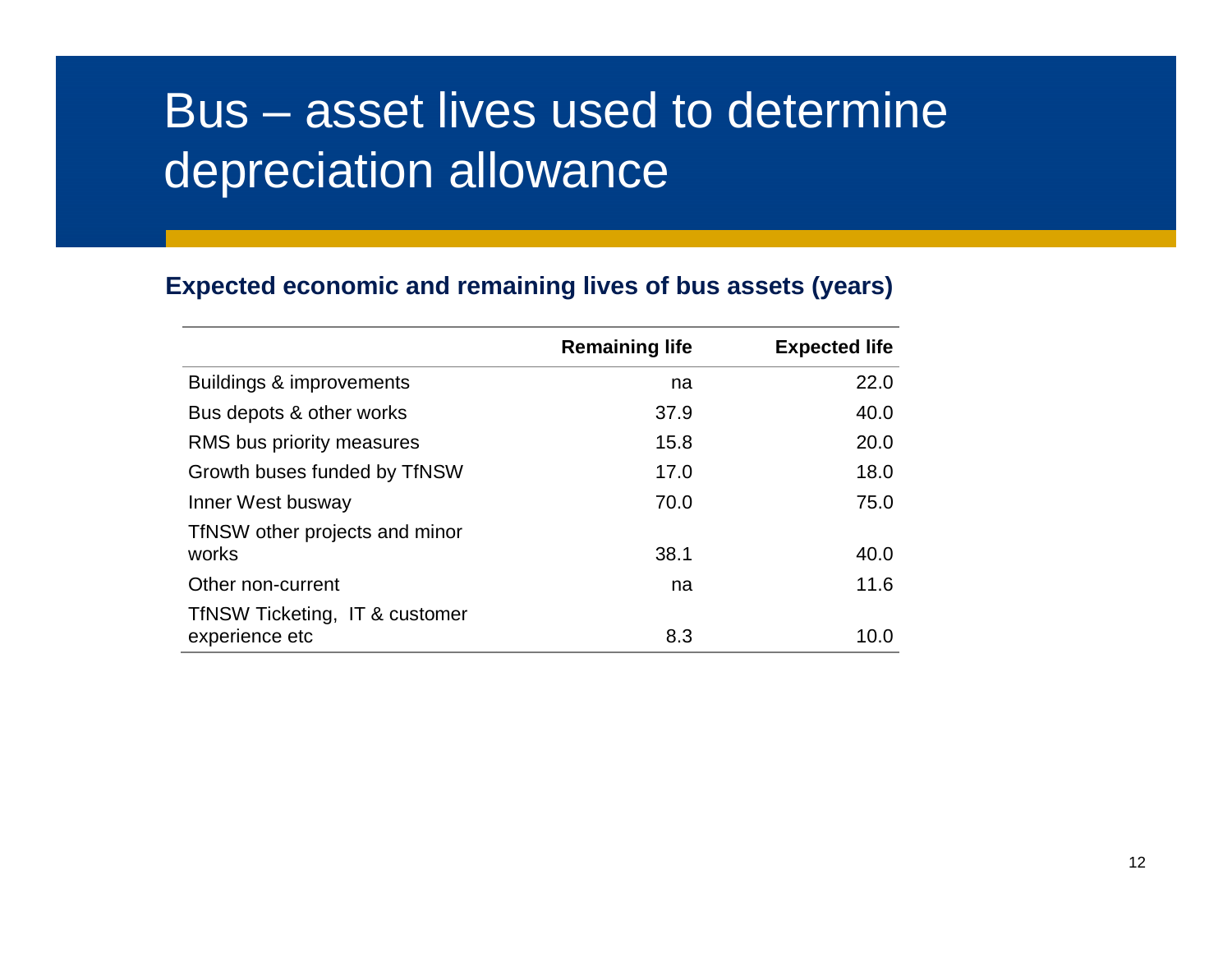## Ferry – forecast operating costs

### **Forecast operating costs, total and efficient (\$m, 2015-16)**

|                             | 2015-16 | 2016-17 | 2017-18 | 2018-19 |
|-----------------------------|---------|---------|---------|---------|
| <b>Total efficient opex</b> | 108.3   | 103.5   | 103.5   | 102.0   |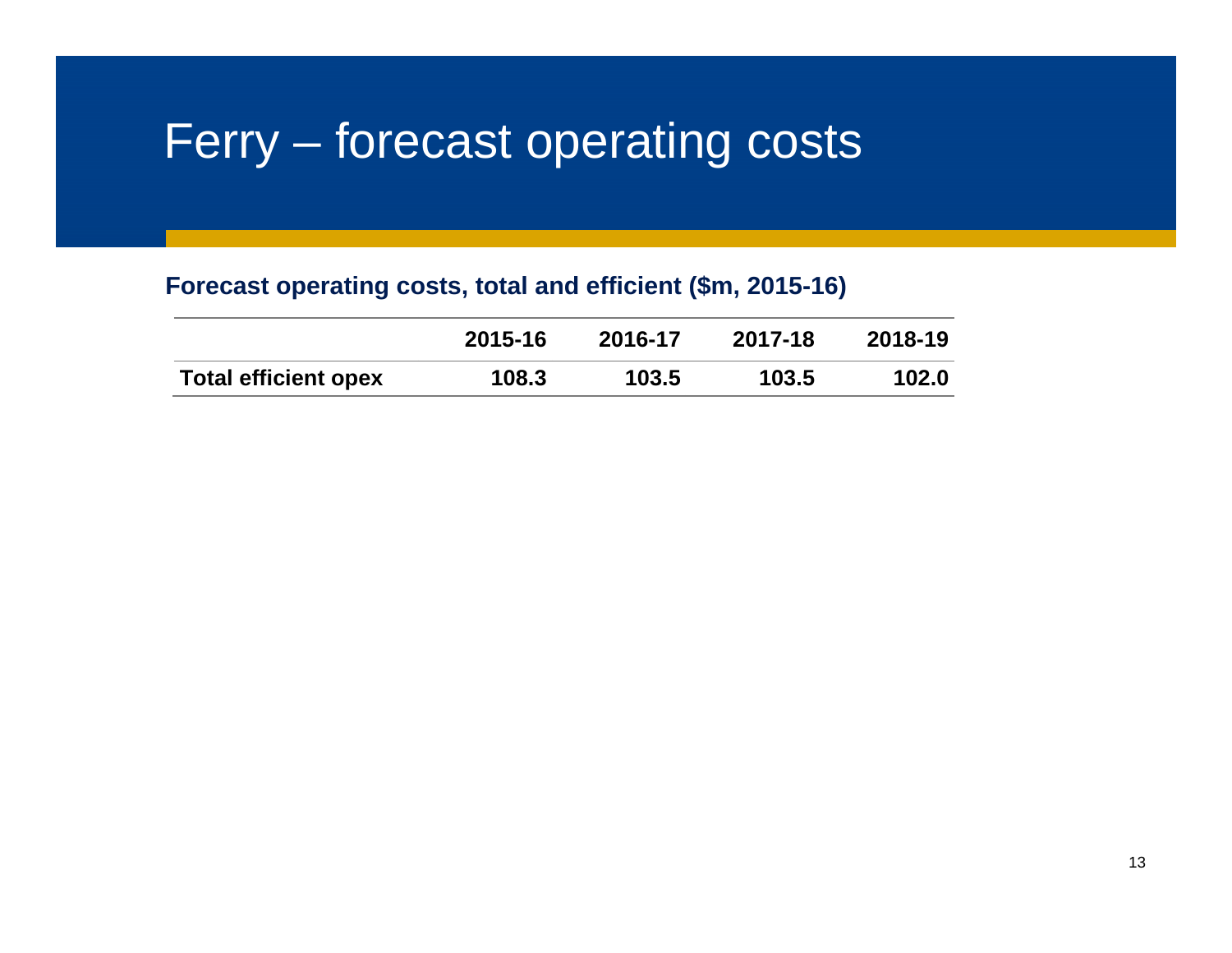## Ferry – RAB used to determine return on assets and depreciation allowances

#### **Sydney Ferries RAB roll forward to 30 June 2019 (\$m, 2015-16)**

|                        | Historic (\$m, nominal) |                          |                | Forecast (\$m, 2015-16)  |                          |         |         |
|------------------------|-------------------------|--------------------------|----------------|--------------------------|--------------------------|---------|---------|
|                        | 2012-13                 | 2013-14                  | 2014-15        | 2015-16                  | 2016-17                  | 2017-18 | 2018-19 |
| <b>Opening balance</b> | 131.1                   | 146.9                    | 155.3          | 201.3                    | 248.1                    | 302.9   | 331.7   |
| Capex                  | 27.5                    | 22.8                     | 64.4           | 66.0                     | 81.1                     | 60.5    | 39.3    |
| <b>Disposals</b>       |                         | $\overline{\phantom{0}}$ | $\blacksquare$ | $\overline{\phantom{0}}$ |                          | $\,$    | 2.7     |
| Depreciation           | 15.4                    | 18.9                     | 22.5           | 24.4                     | 26.2                     | 31.8    | 28.0    |
| Indexation             | 3.8                     | 4.4                      | 4.1            | 5.2                      | $\overline{\phantom{0}}$ |         |         |
| <b>Closing balance</b> | 146.9                   | 155.3                    | 201.3          | 248.1                    | 302.9                    | 331.7   | 340.3   |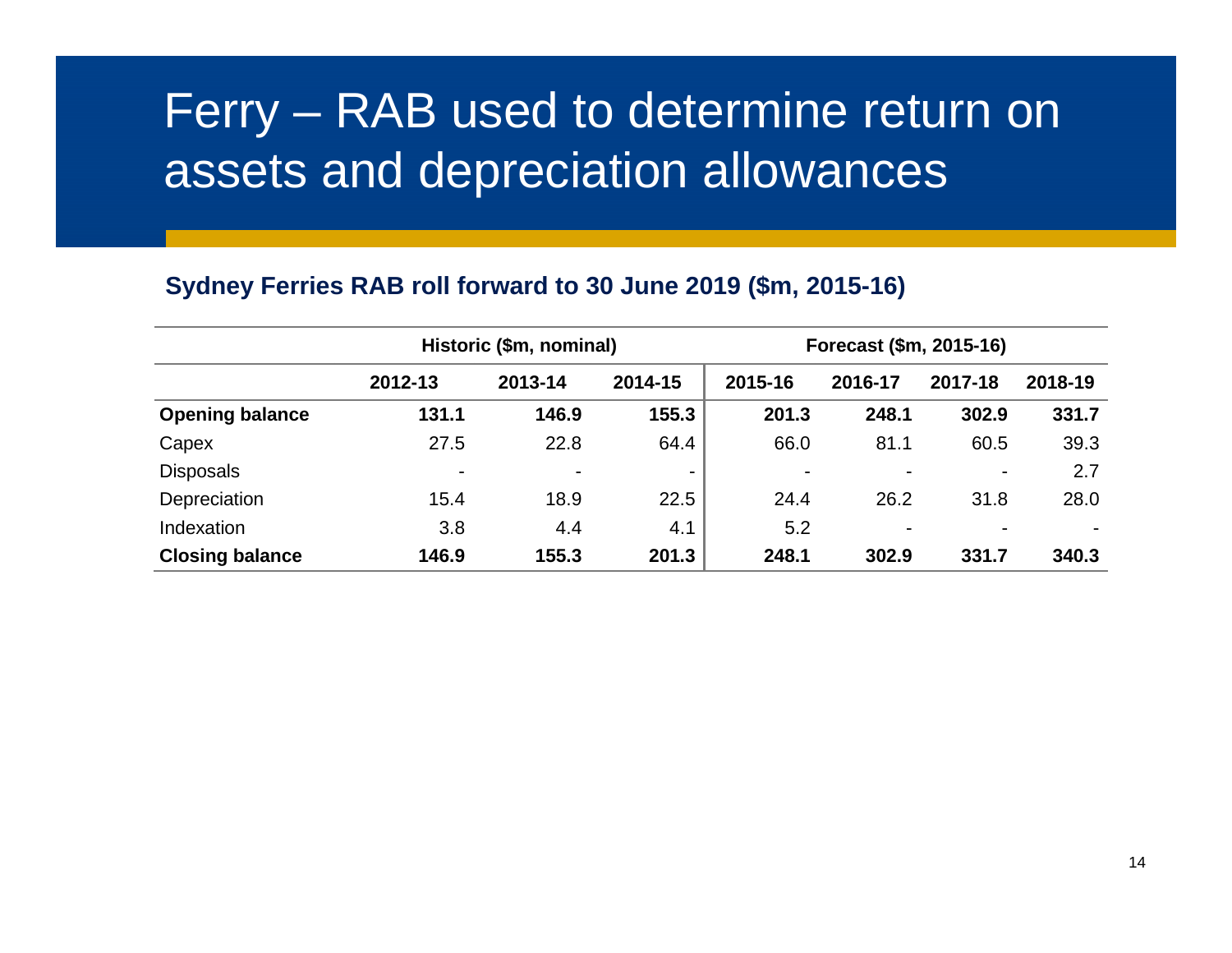## Ferry – asset lives used to determine depreciation allowance

### **Expected economic and remaining lives of ferry assets (years)**

|                                                                 | <b>Remaining life</b> | <b>Expected life</b> |
|-----------------------------------------------------------------|-----------------------|----------------------|
| <b>Ferries</b>                                                  | 6.1                   | 15.0                 |
| <b>Buildings and</b><br>improvements                            | 15.4                  | 40.0                 |
| Plant and equipment                                             | 2.3                   | 11.5                 |
| SF wharf improvements                                           | 15.0                  | 40.0                 |
| RMS commuter wharf<br>upgrade program &<br>Barangaroo ferry hub | 37.9                  | 40.0                 |
| Other non-current<br>assets/WIP                                 | 15.0                  | 20.0                 |
| <b>TfNSW</b> other projects                                     | 37.3                  | 40.0                 |
| MPM (major periodic<br>maintenance)                             | 2.1                   | 3.5                  |
| TfNSW Ticketing, IT &<br>customer experience etc                | 7.9                   | 10.0                 |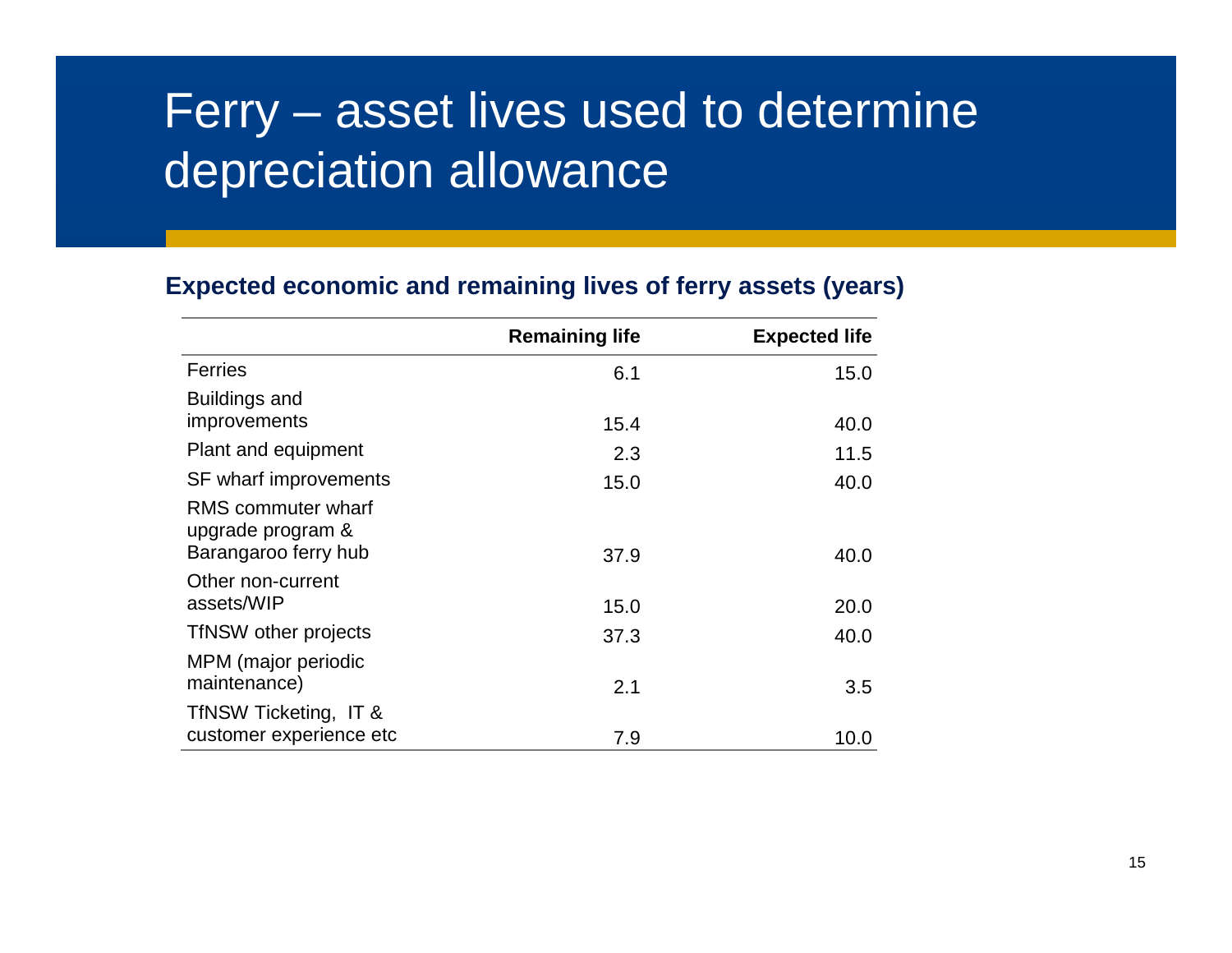## Light rail – forecast operating costs

### **Total efficient operating costs (\$m, 2015-16** )

|                             | 2015-16 | 2016-17 | 2017-18 | 2018-19 |
|-----------------------------|---------|---------|---------|---------|
| <b>Total efficient opex</b> | 16.8    | 16.7    | 16.7    | 43.4    |

 $\overline{\mathbf{v}}$  Operating costs increase significantly in 2018-19 due to the expected commencement of the CBD and South-East light rail extension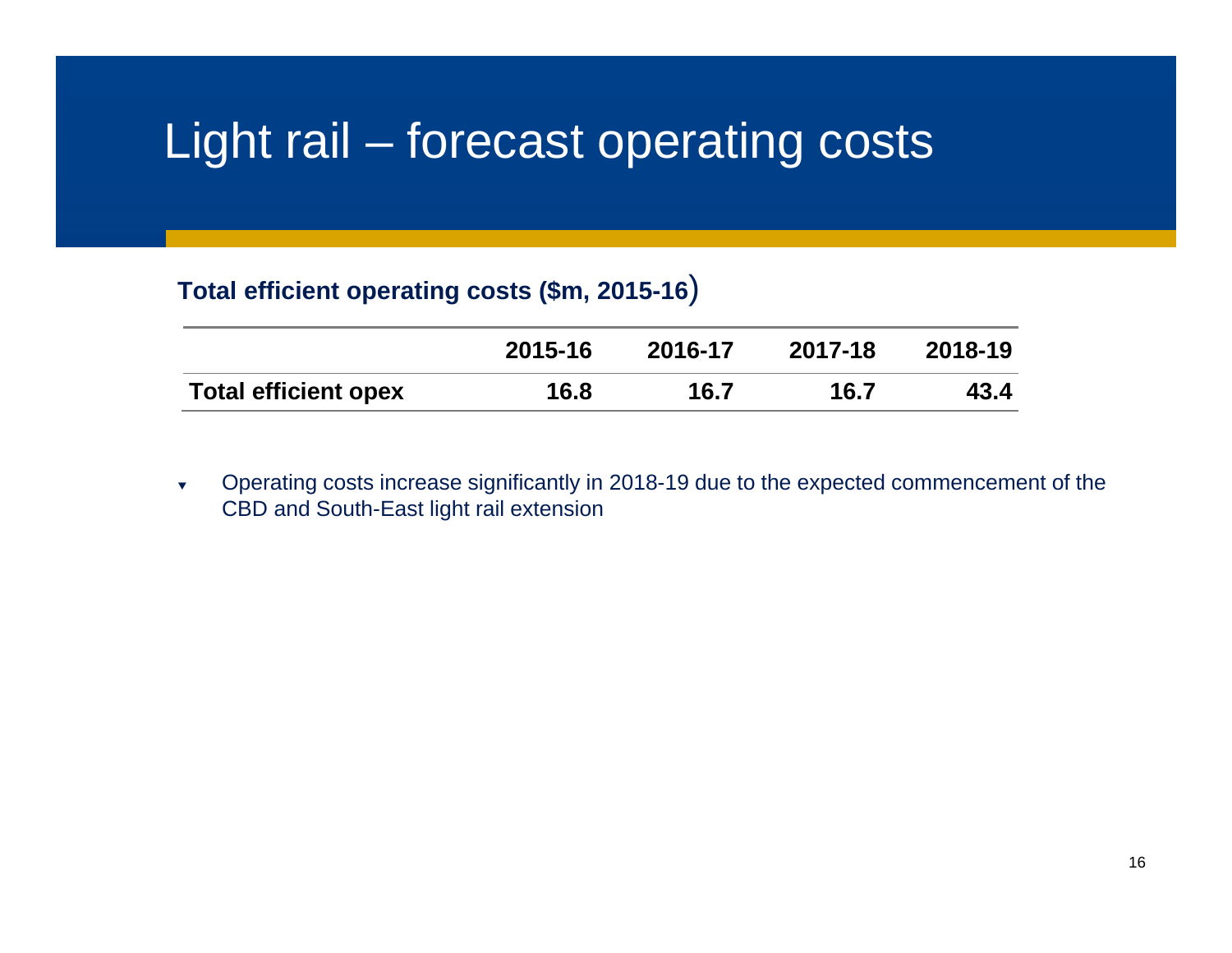## Light rail – RAB used to determine return on assets and depreciation allowances

### **Light rail RAB roll forward to 30 June 2019 (\$m, 2015-16)**

|                        | 2015-16 | 2016-17 | 2017-18 | 2018-19 |
|------------------------|---------|---------|---------|---------|
| <b>Opening balance</b> | 354.2   | 353.1   | 342.1   | 330.9   |
| Capex                  | 2.6     | 0.7     | 0.5     | 1,870.5 |
| <b>Disposals</b>       | ٠       | ۰       |         |         |
| Depreciation           | 11.6    | 11.7    | 11.7    | 25.1    |
| Indexation             | 7.8     | ۰       | -       |         |
| <b>Closing balance</b> | 353.1   | 342.1   | 330.9   | 2,176.3 |

▼ Light rail capital costs increase significantly in 2018-19 when the CBD and south east extension opens